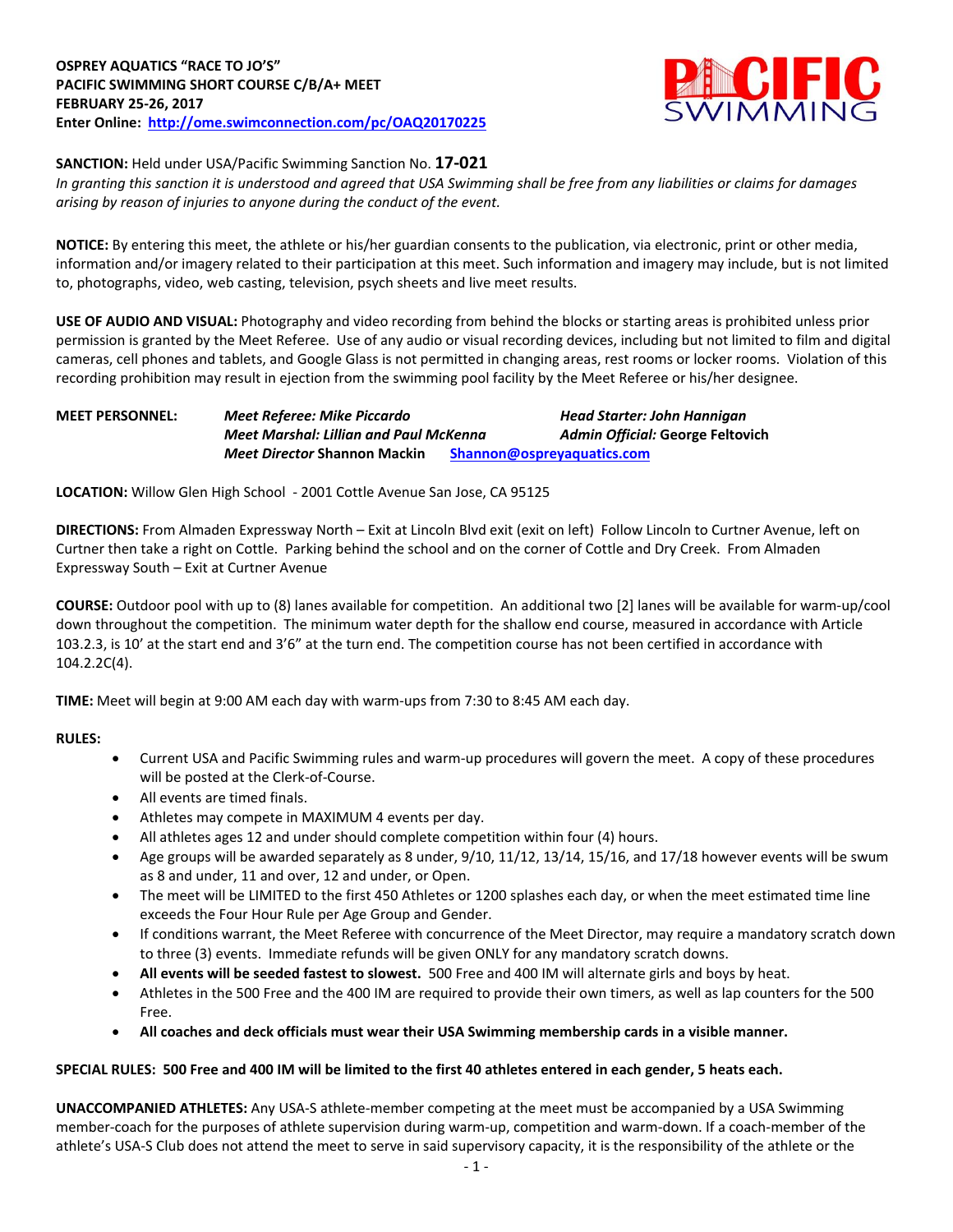athlete's legal guardian to arrange for supervision by a USA-S member-coach. The Meet Director or Meet Referee may assist the athlete in making arrangements for such supervision; however, it is recommended that such arrangements be made in advance of the meet by the athlete's USA-S Club Member-Coach.

**RACING STARTS:** Athletes must be certified by a USA-S member-coach as being proficient in performing a racing start, or must start the race in the water. It is the responsibility of the athlete or the athlete's legal guardian to ensure compliance with this requirement.

### **RESTRICTIONS:**

- Smoking and the use of other tobacco products is prohibited on the pool deck, in the locker rooms, in spectator seating, on standing areas and in all areas used by athletes, during the meet and during warm-up periods.
- Sale and use of alcoholic beverages is prohibited in all areas of the meet venue.
- No glass containers are allowed in the meet venue.
- No propane heater is permitted except for snack bar/meet operations.
- All shelters must be properly secured.
- Changing into or out of swimsuits other than in locker rooms or other designated areas is prohibited.
- Destructive devices, to include but not limited to, explosive devices and equipment, firearms (open or concealed), blades, knives, mace, stun guns and blunt objects are strictly prohibited in the swimming facility and its surrounding areas. If observed, the Meet Referee or his/her designee may ask that these devices be stored safely away from the public or removed from the facility. Noncompliance may result in the reporting to law enforcement authorities and ejection from the facility. Law enforcement officers (LEO) are exempt per applicable laws.
- Operation of a drone, or any other flying apparatus, is prohibited over the venue (pools, athlete/coach areas, spectator areas and open ceiling locker rooms) any time athletes, coaches, officials and/or spectators are present.
- **No tents will be allowed on the pool deck, other than Coaches' Tents.**

# **ELIGIBILITY:**

- Athletes must be current members of USA-S and enter their name and registration number on the meet entry card as they are shown on their Registration Card. If this is not done, it may be difficult to match the athlete with the registration and times database. The meet host will check all athlete registrations against the SWIMS database and if not found to be registered, the Meet Director shall accept the registration at the meet (a \$10 surcharge will be added to the regular registration fee). Duplicate registrations will be refunded by mail.
- Athletes in the "A" Division must have met at least the listed USA Swimming Motivational "A" minimum time standard. Athletes in the "B" Division must have met at least the listed "B" time standard. All entry times slower than the listed "B" time standard will be in the "C" Division.
- Entries with **"NO TIME"** will be accepted.
- Entry times submitted for this meet will be checked against a computer database and may be changed in accordance with Pacific Swimming Entry Time Verification Procedures.
- Disabled athletes are welcome to attend this meet and should contact the Meet Director or Meet Referee regarding any special accommodations on entry times and seeding per Pacific Swimming policy.
- Athletes 19 years of age and over may compete in the meet for time only, no awards. Such athletes must have met standards for the 17-18 age group if swimming the 500 Free or 400 IM.
- The athlete's age will be the age of the athlete on the first day of the meet.

**ENTRY FEES:** \$4.00 per event plus an \$8.00 participation fee per athlete. Entries will be rejected if payment is not sent at time of request.

**ENTRY PRIORITY:** Athletes from Zone 1 South clubs entering online must do so by 11:59 PM, Friday, January 20th in order to receive priority acceptance to the meet. Surface mail entries must be postmarked by Wednesday January 18th in order to receive priority acceptance to the meet. No athletes other than those from Zone 1 South may enter the meet until the preference period has concluded.

**ONLINE ENTRIES:** To enter online go to **<http://ome.swimconnection.com/pc/OAQ20170225>** to receive an immediate entry confirmation. This method requires payment by credit card. Swim Connection, LLC charges a processing fee for this service, equal to \$1 per athlete plus 5% of the total Entry Fees. Please note that the processing fee is a separate fee from the Entry Fees. If you do not wish to pay the processing fee, enter the meet using a mail entry. **Entering online is a convenience, is completely voluntary, and is in no way required or expected of an athlete by Pacific Swimming.** Online entries will be accepted from Monday January 9, 2017 through Wednesday February 15, 2017 **or until the meet reaches capacity.**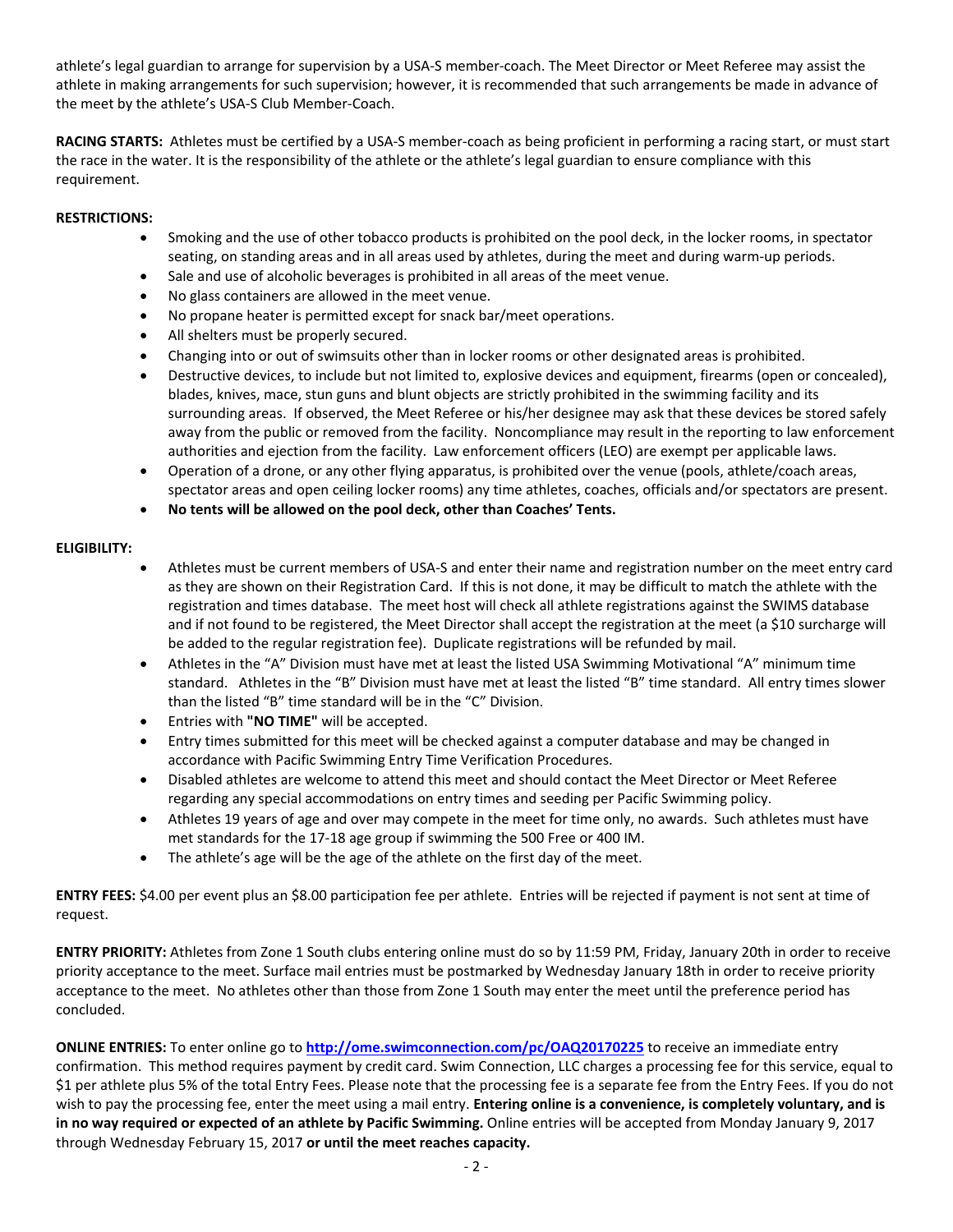**MAILED OR HAND DELIVERED ENTRIES**: Entries must be on the attached consolidated entry form. Forms must be filled out completely and printed clearly with athlete's best time. Entries must be postmarked by midnight, **Monday February 13, 2017** or hand delivered by 6:30 p.m. Wednesday February 15, 2017**.** No late entries will be accepted. No refunds will be made, except mandatory scratch downs. Requests for confirmation of receipt of entries should include a self-addressed envelope.

### **Make check payable to**: **Osprey Aquatics**

**Mail/Hand deliver entries to:** Shannon Mackin. 757 Harry Road, San Jose, CA 95120

**CHECK-IN:** The meet will be deck seeded. Athletes must check-in at the Clerk-of-Course. No event shall be closed more than 30 minutes before the scheduled start of the session. Close of check-in for all individual events shall be no more than 60 minutes before the estimated time of the start of the first heat of the event. Atletes who do not check in will not be seeded and will not be allowed to compete in that event.

**SCRATCHES:** Any athletes not reporting for or competing in an individual timed final event that they have checked in for shall not be penalized.

**AWARDS: :** Individual events: Ribbons will be awarded to the 1st – 8th place finishers in the "A," "B" and "C" divisions, for each event and age group (8&U, 9-10, 11-12, 13-14, 15-16 and 17-18). Athletes 19 years of age and older will not receive awards. Awards will be available for pickup by the coaches, or a club representative, the day of the meet. "A" medals will be awarded to athletes achieving new "A" times swum during this meet only.

### **ADMISSION:** Free

**SNACK BAR & HOSPITALITY:** A snack bar will be available throughout the competition. Coaches and working deck officials will be provided lunch. Hospitality will serve refreshments to timers and volunteers.

**MISCELLANEOUS:** No overnight parking is allowed. Facilities will not be provided after meet hours.

#### **EVENT SUMMARY**

|                 |                 | <b>SATURDAY</b> |                 | <b>SUNDAY</b>     |                 |                 |                 |  |  |
|-----------------|-----------------|-----------------|-----------------|-------------------|-----------------|-----------------|-----------------|--|--|
| 8 & UN          | $9 - 10$        | $11 - 12$       | <b>13/OVER</b>  | <b>8 &amp; UN</b> | $9 - 10$        | $11 - 12$       | 13/OVER         |  |  |
| <b>200 FREE</b> | <b>200 FREE</b> | <b>200 FREE</b> | <b>200 FREE</b> | 25 BREAST         | 200 IM          | 200 IM          | 200 IM          |  |  |
| 25 FREE         | <b>100 FLY</b>  | <b>100 FLY</b>  | <b>100 FLY</b>  | 100 BACK          | 100 BACK        | 100 BACK        | 100 BACK        |  |  |
| <b>100 FLY</b>  | 50 BACK         | 50 BACK         | 100 BREAST      | 50 BREAST         | 50 BREAST       | 50 BREAST       | 200 BREAST      |  |  |
| 50 BACK         | 100 BREAST      | 100 BREAST      | 200 BACK        | <b>25 FLY</b>     | <b>50 FLY</b>   | 200 BREAST      | <b>100 FREE</b> |  |  |
| 100 BREAST      | 100 IM          | 200 BACK        | 100 IM          | <b>50 FLY</b>     | <b>100 FREE</b> | <b>50 FLY</b>   | <b>200 FLY</b>  |  |  |
| 25 BACK         | 50 FREE         | 100 IM          | 50 FREE         | <b>100 FREE</b>   | <b>500 FREE</b> | <b>100 FREE</b> | <b>500 FREE</b> |  |  |
| 100 IM          |                 | 50 FREE         | 400 IM          |                   |                 | <b>200 FLY</b>  |                 |  |  |
| 50 FREE         |                 | 400 IM          |                 |                   |                 | <b>500 FREE</b> |                 |  |  |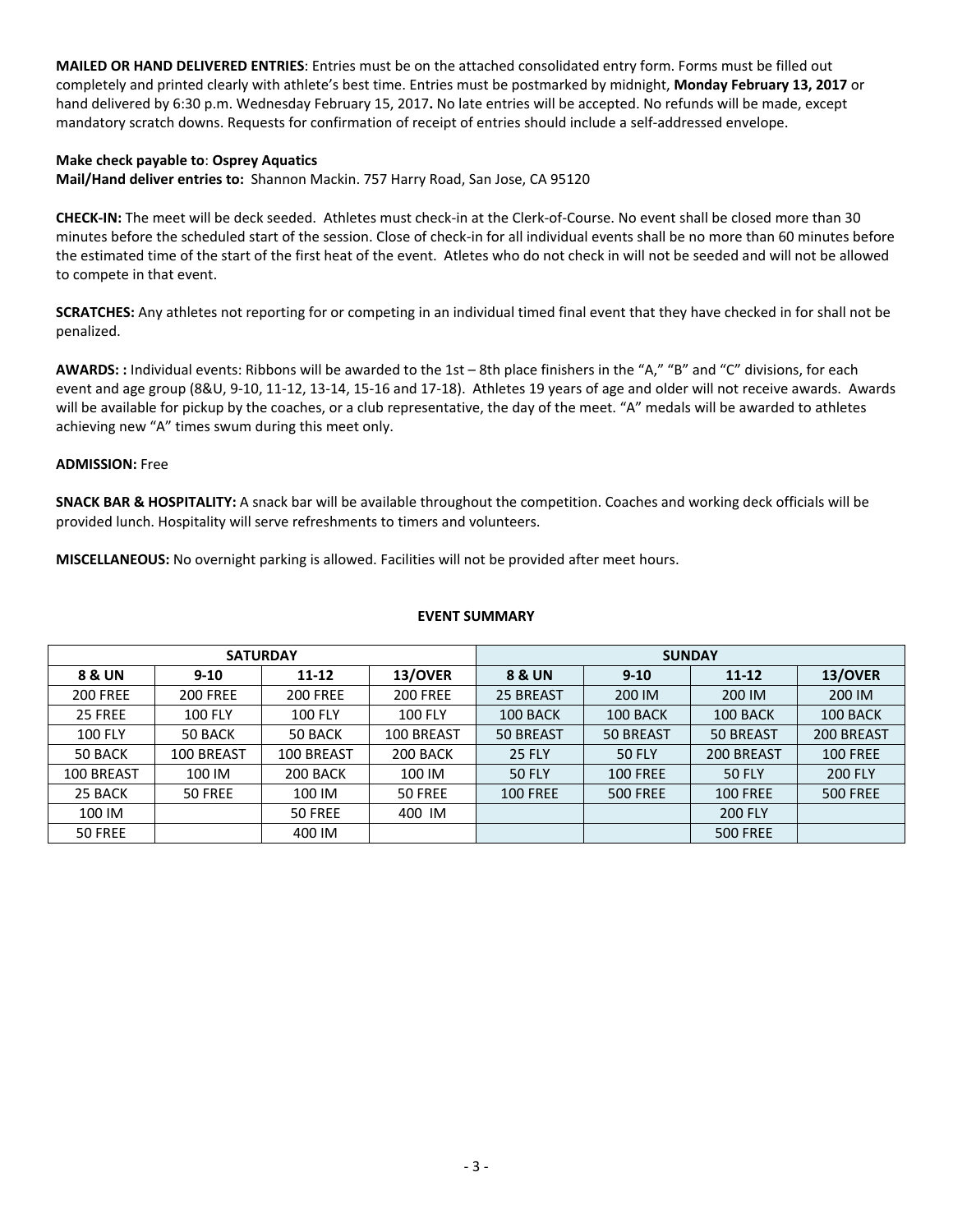|               | <b>Saturday, February 25</b> |             | Sunday, February 26 |                        |             |
|---------------|------------------------------|-------------|---------------------|------------------------|-------------|
| Girls Event # | Event                        | Boys Event# | Girls Event #       | Event                  | Boys Event# |
|               | Open 200 Free                |             | 21                  | 9 and over 200 IM      |             |
|               | 8 - UN 25 Free               |             | 23                  | 8 - UN 25 Breast       |             |
| 5             | Open 100 Fly                 | 6           | 25                  | Open 100 Back          |             |
|               | 12 and under 50 Back         | 8           | 27                  | 12 and under 50 Breast |             |
| 9             | Open 100 Breast              | 10          | 29                  | 8 -UN 25 Fly           |             |
| 11            | 8 - UN 25 Back               | 12          | 31                  | 11 and over 200 Breast |             |
| 13            | 11 and over 200 Back         | 14          | 33                  | 12 and under 50 Fly    |             |
| 15            | Open 100 IM                  | 16          | 35                  | Open 100 Free          |             |
| 17            | Open 50 Free                 | 18          | 37                  | 11 and over 200 Fly    |             |
| 19            | 11 and over 400 IM*          | 20          | 39                  | 9 and over 500 Free**  |             |

| <b>Sunday, February 26</b> |                        |                       |  |  |  |  |  |  |
|----------------------------|------------------------|-----------------------|--|--|--|--|--|--|
| Girls Event #              | Event                  | Event#<br><b>Boys</b> |  |  |  |  |  |  |
| 21                         | 9 and over 200 IM      | 22                    |  |  |  |  |  |  |
| 23                         | 8 - UN 25 Breast       | 24                    |  |  |  |  |  |  |
| 25                         | Open 100 Back          | 26                    |  |  |  |  |  |  |
| 27                         | 12 and under 50 Breast | 28                    |  |  |  |  |  |  |
| 29                         | 8 -UN 25 Fly           | 30                    |  |  |  |  |  |  |
| 31                         | 11 and over 200 Breast | 32                    |  |  |  |  |  |  |
| 33                         | 12 and under 50 Fly    | 34                    |  |  |  |  |  |  |
| 35                         | Open 100 Free          | 36                    |  |  |  |  |  |  |
| 37                         | 11 and over 200 Fly    | 38                    |  |  |  |  |  |  |
| 39                         | 9 and over 500 Free**  | 40                    |  |  |  |  |  |  |

\* Athletes entering the 11 & Over 400 IM must provide their own timers.

\*\* Athletes entering the 9 and over 500 Free must provide their own timers and lap counters

Use the following URL to find the time standards: <http://www.pacswim.org/swim-meet-times/standards>